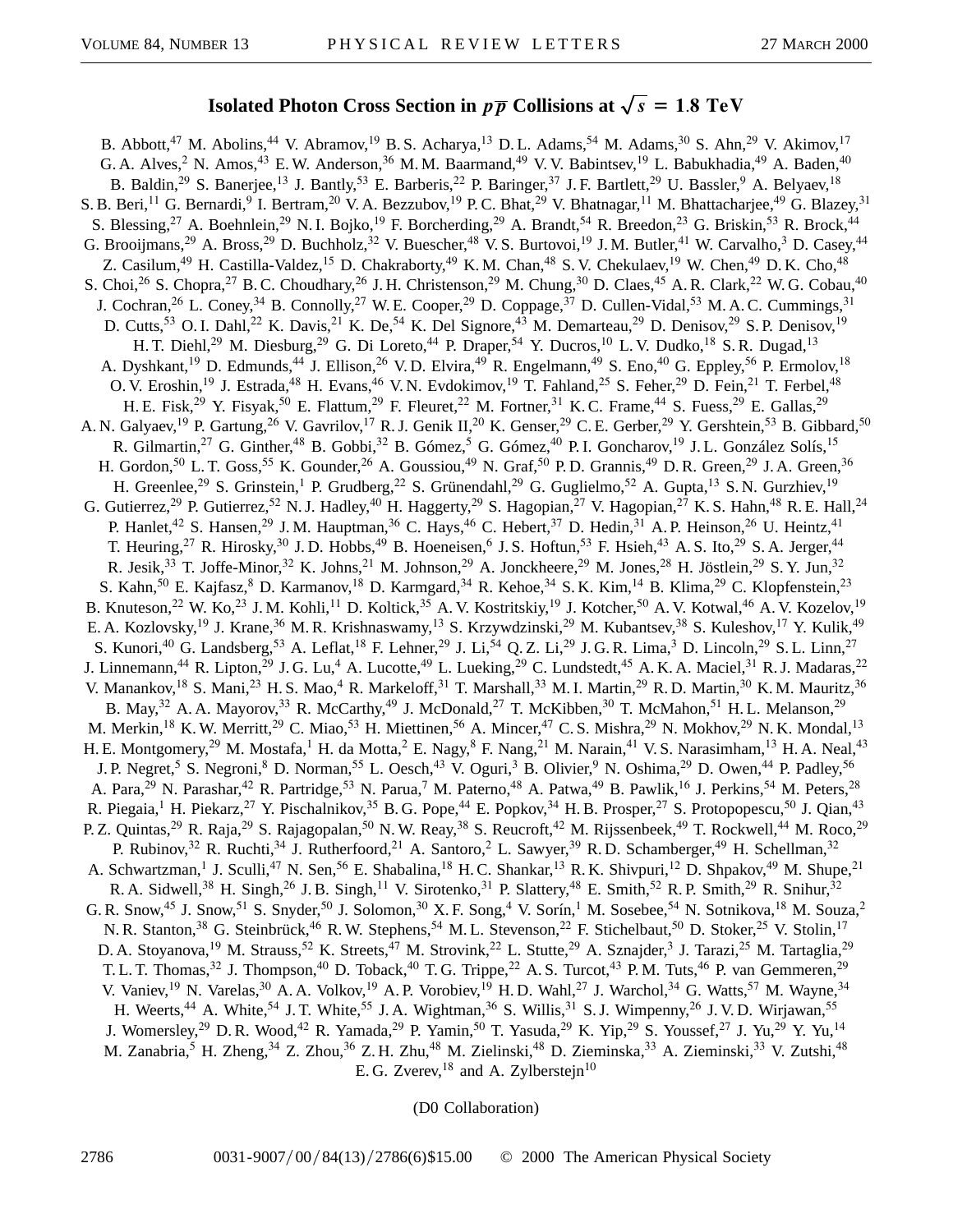*Universidad de Buenos Aires, Buenos Aires, Argentina LAFEX, Centro Brasileiro de Pesquisas Físicas, Rio de Janeiro, Brazil Universidade do Estado do Rio de Janeiro, Rio de Janeiro, Brazil Institute of High Energy Physics, Beijing, People's Republic of China Universidad de los Andes, Bogotá, Colombia Universidad San Francisco de Quito, Quito, Ecuador Institut des Sciences Nucléaires, IN2P3-CNRS, Universite de Grenoble 1, Grenoble, France Centre de Physique des Particules de Marseille, IN2P3-CNRS, Marseille, France LPNHE, Universités Paris VI and VII, IN2P3-CNRS, Paris, France DAPNIAService de Physique des Particules, CEA, Saclay, France Panjab University, Chandigarh, India Delhi University, Delhi, India Tata Institute of Fundamental Research, Mumbai, India Seoul National University, Seoul, Korea CINVESTAV, Mexico City, Mexico Institute of Nuclear Physics, Kraków, Poland Institute for Theoretical and Experimental Physics, Moscow, Russia Moscow State University, Moscow, Russia Institute for High Energy Physics, Protvino, Russia Lancaster University, Lancaster, United Kingdom University of Arizona, Tucson, Arizona 85721 Lawrence Berkeley National Laboratory and University of California, Berkeley, California 94720 University of California, Davis, California 95616 California State University, Fresno, California 93740 University of California, Irvine, California 92697 University of California, Riverside, California 92521 Florida State University, Tallahassee, Florida 32306 University of Hawaii, Honolulu, Hawaii 96822 Fermi National Accelerator Laboratory, Batavia, Illinois 60510 University of Illinois at Chicago, Chicago, Illinois 60607 Northern Illinois University, DeKalb, Illinois 60115 Northwestern University, Evanston, Illinois 60208 Indiana University, Bloomington, Indiana 47405 University of Notre Dame, Notre Dame, Indiana 46556 Purdue University, West Lafayette, Indiana 47907 Iowa State University, Ames, Iowa 50011 University of Kansas, Lawrence, Kansas 66045 Kansas State University, Manhattan, Kansas 66506 Louisiana Tech University, Ruston, Louisiana 71272 University of Maryland, College Park, Maryland 20742 Boston University, Boston, Massachusetts 02215 Northeastern University, Boston, Massachusetts 02115 University of Michigan, Ann Arbor, Michigan 48109 Michigan State University, East Lansing, Michigan 48824 University of Nebraska, Lincoln, Nebraska 68588 Columbia University, New York, New York 10027 New York University, New York, New York 10003 University of Rochester, Rochester, New York 14627 State University of New York, Stony Brook, New York 11794 Brookhaven National Laboratory, Upton, New York 11973 Langston University, Langston, Oklahoma 73050 University of Oklahoma, Norman, Oklahoma 73019 Brown University, Providence, Rhode Island 02912 University of Texas, Arlington, Texas 76019 Texas A&M University, College Station, Texas 77843 Rice University, Houston, Texas 77005 University of Washington, Seattle, Washington 98195*

(Received 10 December 1999)

We report a new measurement of the cross section for the production of isolated photons with transwe report a new measurement or the cross section for the production or isolated photons with trans-<br>verse energies  $(E_T^{\gamma})$  above 10 GeV and pseudorapidities  $|\eta| < 2.5$  in  $p\overline{p}$  collisions at  $\sqrt{s} = 1.8$  TeV. The results are based on a data sample of 107.6  $pb^{-1}$  recorded during 1992–1995 with the D0 detector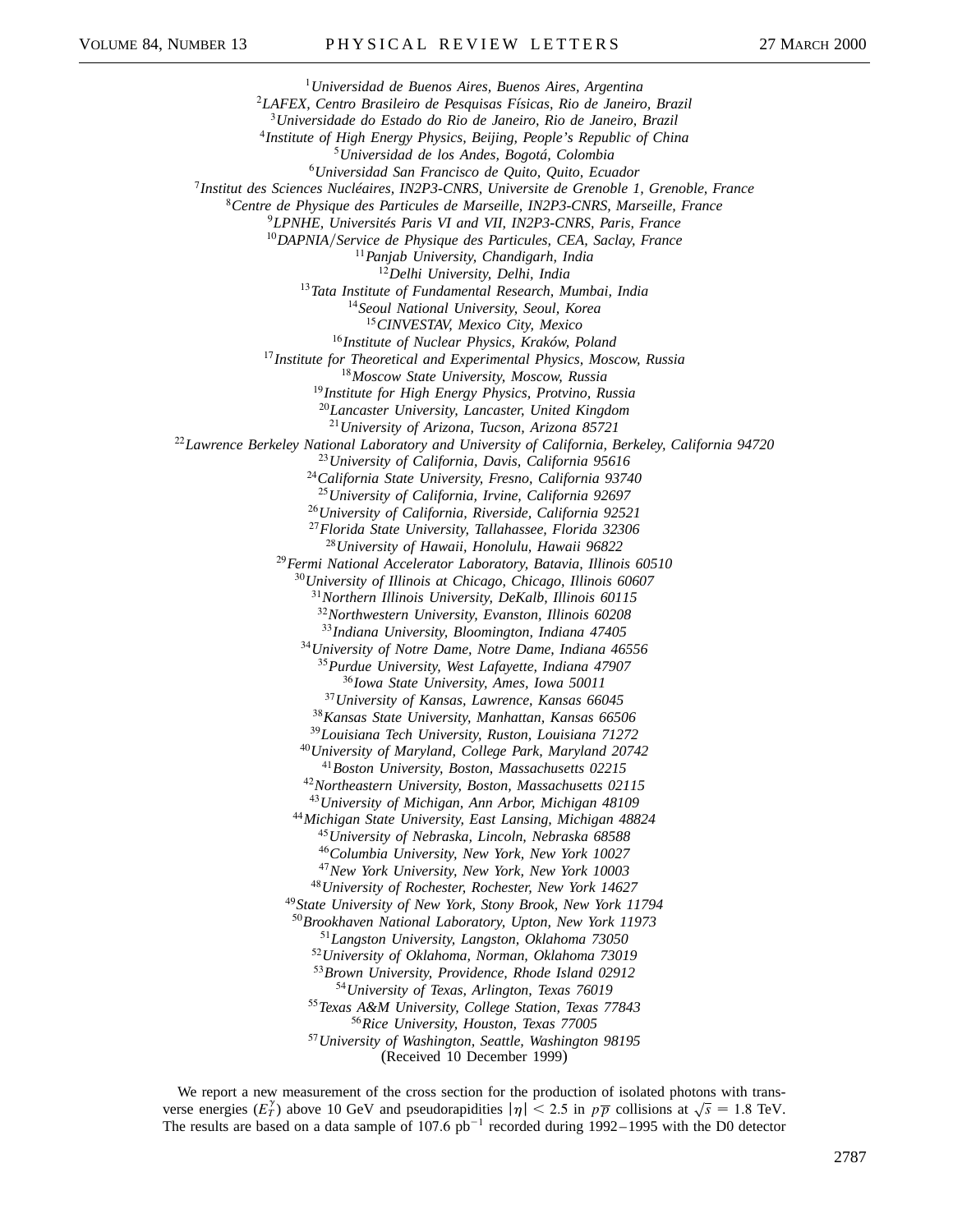at the Fermilab Tevatron collider. The background, predominantly from jets which fragment to neutral mesons, was estimated using the longitudinal shower shape of photon candidates in the calorimeter. The measured cross section is in good agreement with the next-to-leading order QCD calculation for  $E_T^{\gamma} \ge 36$  GeV.

PACS numbers: 13.85.Qk, 12.38.Qk

Direct (or prompt) photons, by which we mean those produced in a hard parton-parton interaction, provide a probe of the hard scattering process which minimizes confusion from parton fragmentation or from experimental issues related to jet identification and energy measurement [1]. In high energy  $p\overline{p}$  collisions the dominant mode for production of photons with moderate transverse energy  $E_T^{\gamma}$  is through the strong Compton process  $qg \to q\gamma$ . The direct photon cross section is thus sensitive to the gluon distribution in the proton. Direct-photon measurements allow tests of next-to-leading order (NLO) and resummed QCD calculations, phenomenological models of gluon radiation, and studies of photon isolation and the fragmentation process.

Data from previous collider measurements [2–4] have indicated an excess of photons at low  $E_T^{\gamma}$  ( $\leq$ 25 GeV) compared with predictions of NLO QCD. This excess may originate in additional gluon radiation beyond that included in the QCD calculation [5], or reflect inadequacies in the parton distributions and fragmentation contributions [6].

In this Letter, we present a new measurement of the cross section for production of isolated photons with  $E_T^{\gamma} \geq$ 10 GeV and pseudorapidity  $|\eta| < 2.5$  in  $p\overline{p}$  collisions at  $\sqrt{s}$  = 1.8 TeV, which supersedes our previous publication [4]. (Pseudorapidity is defined as  $\eta = -\ln \tan \frac{\theta}{2}$ , where  $\theta$  is the polar angle with respect to the proton beam.) The higher statistical precision afforded by the increased luminosity (12.9  $\pm$  0.7 pb<sup>-1</sup> recorded during 1992–1993 and 94.7  $\pm$  5.1 pb<sup>-1</sup> recorded during 1994–1995) motivated a refined estimation of the backgrounds. In particular, fully simulated jet events were used in place of single neutral mesons to model background.

Photon candidates were identified in the D0 detector [7] as isolated clusters of energy depositions in the uranium and liquid-argon sampling calorimeter. The calorimeter covered  $|\eta| \leq 4$  and had electromagnetic (EM) energy resolution  $\sigma_E/E \approx 15\% / \sqrt{E(\text{GeV})} \oplus 0.3\%$ . The EM section of the calorimeter was segmented longitudinally into four layers (EM1–EM4) of 2, 2, 7, and 10 radiation lengths, respectively, and transversely into cells in pseudorapidity and azimuthal angle  $\Delta \eta \times \Delta \phi = 0.1 \times 0.1$  $(0.05 \times 0.05$  at shower maximum in EM3). Drift chambers in front of the calorimeter were used to distinguish photons from electrons, or from photon conversions, by ionization measurement.

A three-level trigger was employed during data taking. The first level used scintillation counters near the beam pipe to detect an inelastic interaction; the second level required that the EM energy in calorimeter towers of size  $\Delta \eta \times \Delta \phi = 0.2 \times 0.2$  be above a programmable threshold. The third level was a software trigger in which clusters of calorimeter cells were required to pass minimal criteria on shower shape.

Off-line, candidate clusters were accepted within the regions  $|\eta|$  < 0.9 (central) and 1.6 <  $|\eta|$  < 2.5 (forward) to avoid intercalorimeter boundaries; in the central region, clusters were required to be more than 1.6 cm from azimuthal boundaries of modules. The event vertex was required to be within 50 cm of the nominal center of the detector along the beam. Each candidate was required to have a shape consistent with that of a single EM shower, to deposit more than 96% of the energy detected in the calorimeter in the EM section, and to be isolated as defined by the following requirements on the transverse energy observed in the annular region between  $R = \sqrt{\Delta \eta^2 + \Delta \phi^2} = 0.2$  and  $R = 0.4$  around the cluster:  $E_T^{R \le 0.4} - E_T^{R \le 0.2} < 2$  GeV. The combined efficiency of these selections was estimated as a function of  $E_T^{\gamma}$  using a detailed Monte Carlo simulation of the detector [8] and verified with electrons from  $Z \rightarrow ee$  events, and found to be  $0.65 \pm 0.01$   $(0.83 \pm 0.01)$  at  $E_T^{\gamma} = 40$  GeV for central (forward) photons. An uncertainty of 2.5% was added in quadrature to this to allow for a possible dependence on instantaneous luminosity. Photon candidates were rejected if there were tracks within a road  $\Delta\theta \times \Delta\phi \approx 0.2 \times 0.2$  rad between the calorimeter cluster and the primary vertex. The mean efficiency of this requirement was measured to be  $0.83 \pm 0.01$   $(0.54 \pm 0.03)$ in the central (forward) region. The inefficiency stemmed mainly from photon conversions and overlaps of photons with charged tracks (either from the underlying event or from other  $p\overline{p}$  interactions).

Background to the direct-photon signal comes primarily from two-photon decays of  $\pi^{0}$  and  $\eta$  mesons produced in jets. While the bulk of this background is rejected by the selection criteria (especially the isolation requirement), substantial contamination remains, predominantly from fluctuations in jet fragmentation, which can produce neutral mesons that carry most of the jet energy. For a  $\pi^0$  meson with  $E_T^{\gamma} \ge 10$  GeV, the showers from its two-photon decay coalesce and mimic a single photon in the calorimeter.

The fraction of the remaining candidates that are genuine direct photons (the purity  $P$ ) was determined using the energy  $E_1$  deposited in the first layer (EM1) of the calorimeter. The decays of neutral mesons primarily responsible for background produce two nearby photons, and the probability that at least one of them undergoes a conversion to an  $e^+e^-$  pair either in the cryostat of the calorimeter or the first absorber plate is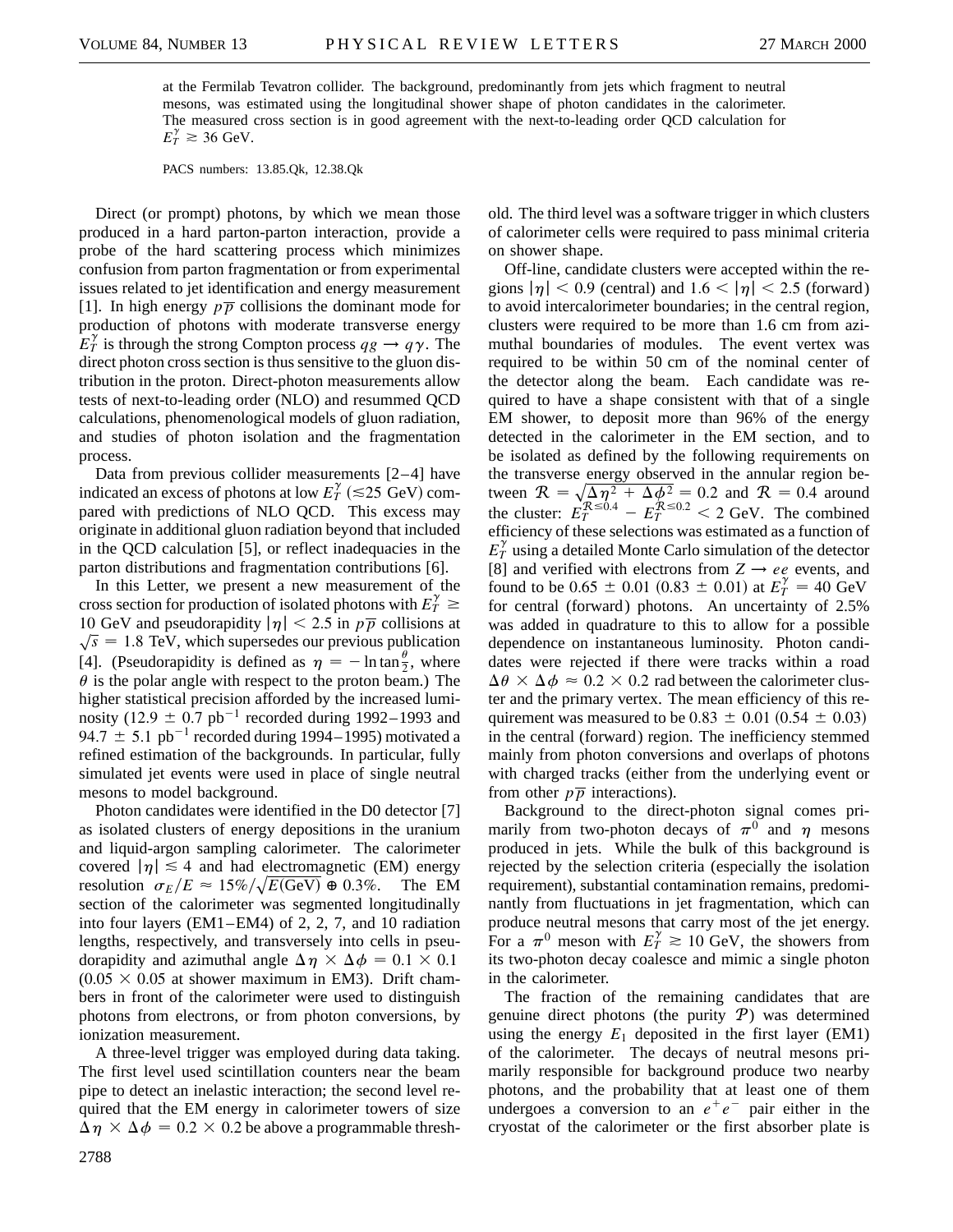roughly twice that for a single photon. Such showers due to meson decays therefore start earlier in the calorimeter than showers due to single photons and yield larger  $E_1$ depositions for any initial energy. A typical distribution in our discriminant,  $log_{10}[1 + log_{10}{1 + E_1(GeV)}]$ , is shown in Fig. 1. This variable emphasized differences between direct photons and background and was insensitive to noise and event pileup. A small correction, based on electrons from *W* decays, was made to bring the *E*<sup>1</sup> distribution for the 1992–1993 data into agreement with the 1994–1995 data. The distribution in the discriminant was then fitted to the sum of a photon signal and jet background, both of which were obtained from Monte Carlo simulation. Two components of the jet background were included separately: those with and those without charged tracks inside the inner isolation cone ( $\mathcal{R} = 0.2$ ) from the photon candidate). This was done to minimize constraints in the fit from the (relatively poorly determined) tracking efficiency and from the model used for jet fragmentation.

Direct photon and QCD jet events were generated using PYTHIA [9] and then passed through the GEANT detectorsimulation package, and overlaid with data acquired using a random trigger to model noise, pileup, underlying event, and multiple  $p\overline{p}$  interactions [8]. The simulated  $E_1$  was corrected for imperfect modeling of the material in the detector. We assumed that the Monte Carlo energy could be parametrized as  $E_1^{\text{MC}} = \alpha + \beta E_1$ , with the parameters  $\alpha$  and  $\beta$  determined from data:  $\beta$  from the  $W \rightarrow e\nu$ sample and  $\alpha$  from the photon data. The fits to extract the



FIG. 1. Distribution of the discriminant variable for  $21 < E_T^{\gamma} < 26 \text{ GeV}$ central photon candidates (points with error bars) and the fitted distribution (solid curve) composed of Monte Carlo photons [curve labeled  $(a)$ ] and jets with and without charged particles [curves labeled  $(c)$  and (b), respectively]. The Monte Carlo curves shown here were smoothed for clarity (this was not done in the fitting itself). Results of these fits provide the purity  $P$  of the signal: for this bin,  $P = 0.58 \pm 0.07$ .

purity P were performed for different values of  $\alpha$ , and the total  $\chi^2$  was minimized for all  $E_T^{\gamma}$ .

To reduce computation time, the jet background events were preselected just after their generation to have highly electromagnetic jets. The background subtraction technique used in this analysis employs fully simulated jet events, whereas the previous analysis modeled the background with isolated neutral mesons. With our increased statistics, it was found that individual isolated mesons could not adequately model the background. Indeed, our simulation shows that less than half of the background can be attributed to the presence of single neutral mesons within the inner isolation cones (of  $\mathcal{R} = 0.2$ ). The new approach provided a much better description of the shower shape and isolation energy and resulted in an increased estimate of the signal purity.

Fitting was done separately for samples at central and forward regions, for each  $E_T^{\gamma}$  bin, using the package HMCMLL [10], with the constraint that the fractions of signal and background were between 0.0 and 1.0. The resulting purity  $P$  and its uncertainty are shown in Fig. 2 as a function of  $E_T^{\gamma}$ . As well as the fitting error, a systematic error was assigned to the use of PYTHIA to model jets. This uncertainty was estimated by varying the multiplicity of neutral mesons in the core of the jet by  $\pm 10\%$  [11].

The differential cross section  $d^2\sigma/dE_T^{\gamma}d\eta$ , determined after correction for purity and efficiency (but not corrected for energy resolution) is shown as a function of  $E_T^{\gamma}$  in Fig. 3 and in Table I. The purity corrections were applied point by point, using the same binning for the cross section as for the determination of purity. The correlated errors consist of the quadrature sum of the uncertainties on luminosity, vertex requirements, and energy scale in the Monte Carlo (which are energy independent) and the model for fragmentation (large uncertainty at low  $E_T^{\gamma}$  because of the



FIG. 2. The fraction of photon candidates that are direct photons as a function of  $E_T^{\gamma}$ , for central and forward photons.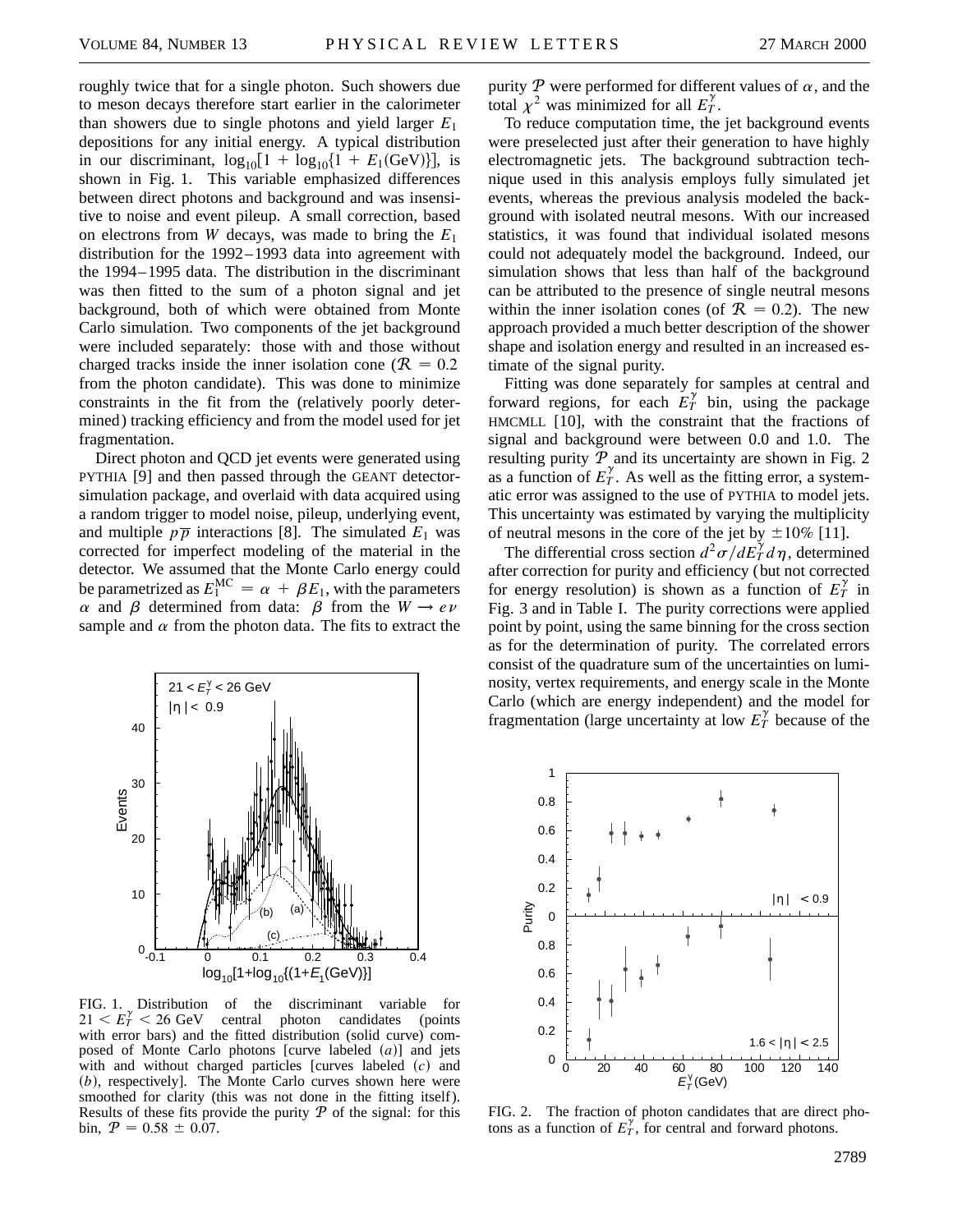

FIG. 3. The cross section  $d^2\sigma/dE_T^{\gamma}d\eta$  for isolated photons as a function of transverse energy  $E_T^{\gamma}$ , for central and forward regions. The curves show the NLO QCD calculated cross sections.

low purity in this region). The uncorrelated errors include the statistical uncertainty, the fitting error, and the statistical uncertainties on the determination of acceptance, trigger efficiency, and the efficiency of the selection criteria.

These new measurements are  $\approx$  (20–30)% higher than our previously published results. The change is well understood and is due to the improvements in the Monte Carlo model used to estimate the purity, and in calculations of the acceptance and luminosity [12].

We compare the measured cross section with NLO QCD calculations using the program of Baer, Ohnemus, and Owens [13]. This calculation includes  $\gamma$  + jet,  $\gamma$  + two jets, and two jets with bremsstrahlung in the final state. In the latter case, a jet collinear with the photon was created with the remaining fraction of the energy of the relevant final-state parton, so that the isolation cut could be modeled. For all sources of signal, the final-state parton energies were smeared using the measured EM and jet resolutions. The isolation criterion was imposed by rejecting events with a jet of  $E_T > 2$  GeV within  $R \leq 0.4$  of the photon. (Smearing photon and jet energies changed the QCD prediction by less than 4%.) CTEQ4M parton distributions [14] were used in the NLO calculations, with renormalization and factorization scales  $\mu_R = \mu_F = E_T^{\text{max}}$ , where  $E_T^{\text{max}}$  is the larger of the transverse energies of the photon or the leading jet. If, instead, the scales  $\mu_R = \mu_F = 2E_T^{\text{max}}$  or  $E_T^{\text{max}}/2$  were employed, the predicted cross sections changed by  $\leq 6\%$ .

Figure 4 shows the difference between experimental and theoretical differential cross sections  $\left(d^2\sigma/dE_T^{\gamma}d\eta\right)$ , divided by the theoretical values. In both central and forward regions, the NLO QCD predictions agree with the data for transverse energies  $E_T^{\gamma} \gtrsim 36$  GeV. At lower transverse energies, particularly for  $|\eta| < 0.9$ , our measured cross

TABLE I. The predicted and measured cross sections in bins of  $E_T^{\gamma}$ .  $\langle E_T^{\gamma} \rangle$  is the average photon transverse energy in each bin. The columns labeled  $\delta \sigma_U$  and  $\delta \sigma_C$  show the magnitude of the uncorrelated and correlated uncertainties, respectively. (The statistical error is contained in  $\delta\sigma_{U}$ .)

| $E_T^{\gamma}$ bin | $\langle E_T^{\gamma} \rangle$ | $d^2\sigma/dE_T^{\gamma}d\eta$ | (pb/GeV) | $\delta \sigma_U$ | $\delta \sigma_C$ |
|--------------------|--------------------------------|--------------------------------|----------|-------------------|-------------------|
| (GeV)              | (GeV)                          | NLO QCD                        | measured | (% )              | (% )              |
| $ \eta  < 0.9$     |                                |                                |          |                   |                   |
| $10.0 - 14.0$      | 11.7                           | 6030                           | 9270     | 35                | 74                |
| $14.0 - 21.0$      | 16.9                           | 1250                           | 1910     | 34                | 27                |
| $21.0 - 26.0$      | 23.3                           | 310                            | 579      | 13                | 17                |
| $26.0 - 36.0$      | 30.3                           | 97.9                           | 146      | 15                | 14                |
| $36.0 - 42.0$      | 38.8                           | 32.5                           | 37.8     | 7.1               | 13                |
| $42.0 - 54.0$      | 47.4                           | 13.1                           | 14.1     | 6.7               | 12                |
| $54.0 - 75.0$      | 63.0                           | 3.52                           | 3.69     | 4.8               | 11                |
| $75.0 - 85.0$      | 79.8                           | 1.12                           | 1.28     | 8.3               | 11                |
| $85.0 - 140.0$     | 106.8                          | 0.258                          | 0.264    | 7.1               | 10                |
|                    |                                | $1.6 <  \eta  < 2.5$           |          |                   |                   |
| $10.0 - 14.0$      | 11.8                           | 5760                           | 4850     | 56                | 34                |
| $14.0 - 21.0$      | 17.0                           | 1160                           | 1780     | 34                | 26                |
| $21.0 - 26.0$      | 23.3                           | 279                            | 318      | 27                | 20                |
| $26.0 - 36.0$      | 30.5                           | 77.9                           | 115      | 26                | 17                |
| $36.0 - 42.0$      | 38.8                           | 23.6                           | 23.8     | 12                | 14                |
| $42.0 - 54.0$      | 47.2                           | 8.36                           | 8.97     | 11                | 12                |
| $54.0 - 75.0$      | 62.6                           | 1.61                           | 1.85     | 8.3               | 11                |
| $75.0 - 85.0$      | 79.7                           | 0.327                          | 0.384    | 11                | 10                |
| $85.0 - 140.0$     | 105.1                          | 0.0414                         | 0.0366   | 23                | 10                |
|                    |                                |                                |          |                   |                   |

section exceeds the expectation from NLO QCD, a trend consistent with previous observations at collider [2–4] and fixed target [15] energies. Using contributions from both correlated and uncorrelated errors, the  $\chi^2$  value for the data compared with NLO QCD is 8.9 in the central region and 1.9 in the forward region, for  $E_T^{\gamma} \leq 36$  GeV in each case (the first four data points).



FIG. 4. Difference between the measured differential cross section for isolated photon production and the prediction from NLO QCD, using CTEQ4M parton distributions.